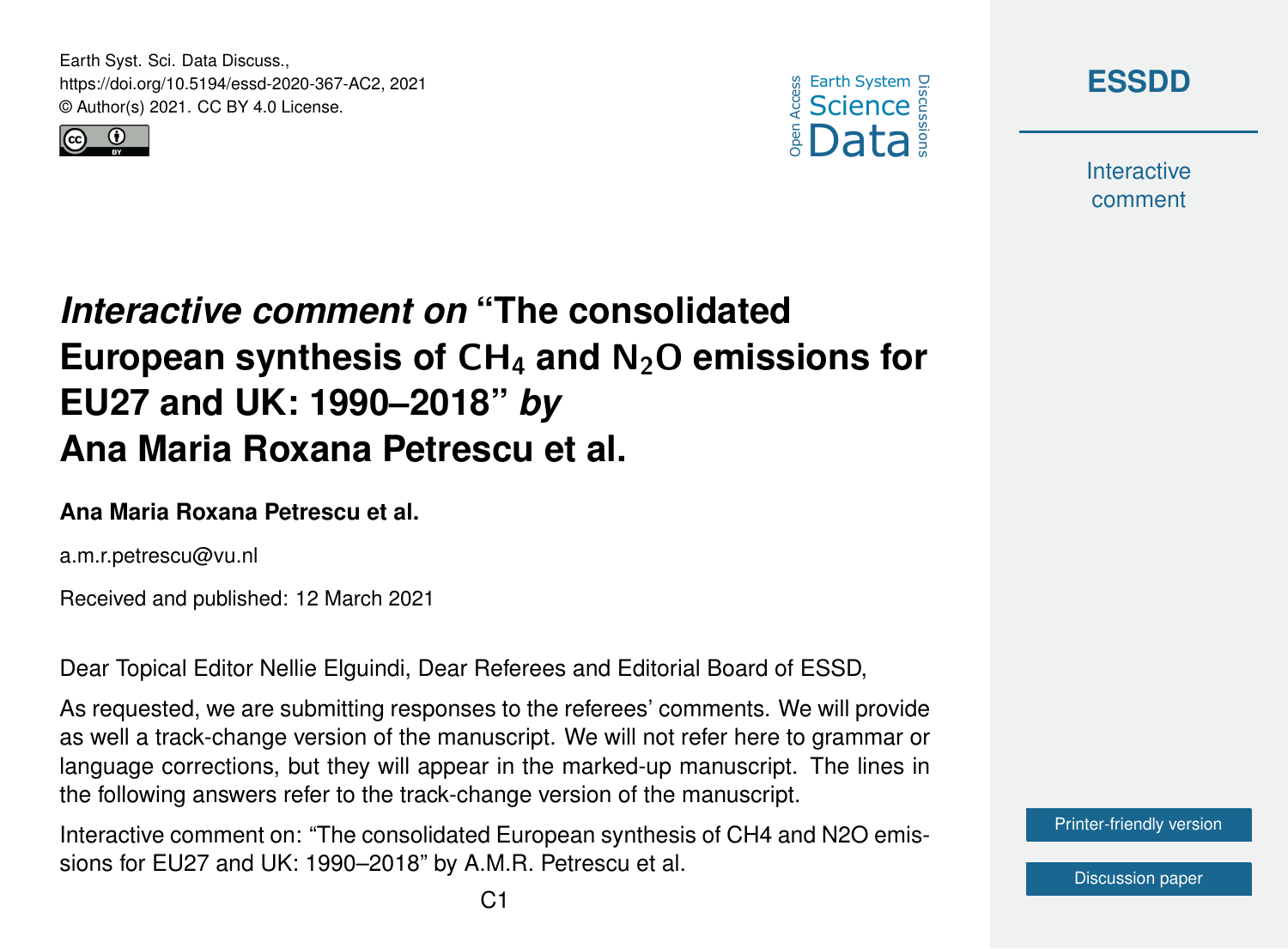REPLY TO THE REFEREE #2 The authors thank Referee #2 for acknowledging this study as being the most comprehensive assessment of CH4 and N2O emissions for EU27+UK, as well as being very useful for the modelers and the whole scientific community. We indeed agree that such a comparison was not easy and straight forward and we thank Referee #2 for the comments to which we answer below. 1. The results are presented as individual CH4 and N2O fluxes (figures 1-9). It would be great to have these figures together particularly for both gases as it will increase the readability especially when comparing the CH4 and N2O fluxes for each region. Currently, its hard to look at these figures of CH4 and N2O fluxes separately and derive any conclusion or recommendation on the dominant control of CH4 on N2O fluxes for different regions.

We thank the Referee for this comment. We mainly chose this structure of the paper (section 3.1 to address CH4 and section 3.2 to address N2O) to better focus on differences we've found between BU and TD estimates for each gas. If we would have presented in parallel both CH4 and N2O, would have been difficult to individualize and discuss specific findings and the overall discussion would have been confusing (we tried this before in an early version of the manuscript and most of co-authors suggested and agreed on keeping separate the two gases, each with its own section).

2. I am left wondering about why only CH4 and N2O emissions are included in this study. Since the study uses ground based observation, ecosystem modeling and inverse modeling, there should also be availability of data related to CO2 fluxes and that would provide a big picture of the net GHG for EU27 and UK. Adding CO2 into the current CH4 and N2O fluxes would be valuable not only to identify regions that are GHG sources/sinks but also to carry out large scale mitigation effort depending on the dominant control of individual GHG at the given location. In the same time with this study, the companion paper dedicated to CO2 was/is as well in review in ESSD (we mention it on Line 185). Please find below the link to access the manuscript. https://essd.copernicus.org/preprints/essd-2020-376/

3. Datasets: Since this is a data paper, I only see the aggregated data provided in Fig

## **[ESSDD](https://essd.copernicus.org/preprints/)**

**Interactive** comment

[Printer-friendly version](https://essd.copernicus.org/preprints/essd-2020-367/essd-2020-367-AC2-print.pdf)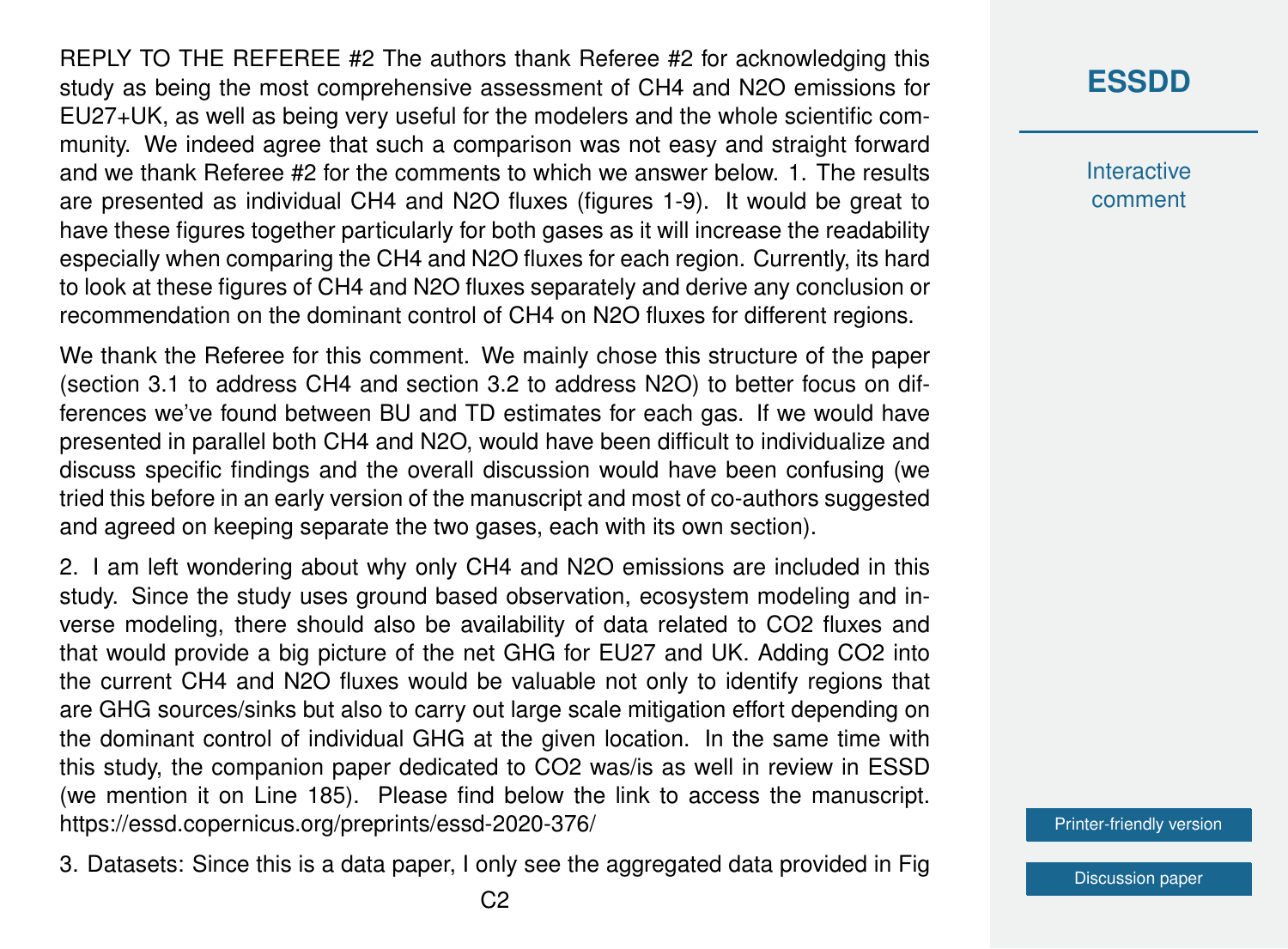1-9. I strongly suggest the authors to provide these data at pixel level so that it can be meaningful and useful to other colleagues working on CH4 and N2O fluxes for the UK and EU27 region. I am also wondering whether appropriate approach has been made to use data from all the papers that the authors have cited and whether there has been an agreement on making the data open source through this paper. Similar to the comment received from Referee #1, we believe that the data behind figures is sufficient for a correct replicability of the figures and represents the complete country/regional information. More detailed data at pixel level (if available, e.g., some models only provide country totals) should be asked from co-authors in accordance with their individual data policy (Appendix B2, Table B1). On the VERIFY web portal we present as well figures at the country level, which can be used by interested parties to check accuracy of the regional totals. This information is freely accessible with only a simple registration needed to keep track with whom is using the data, which sometimes is updated on the website but not yet published. http://webportals.ipsl.jussieu.fr/VERIFY/FactSheets/ Regarding the agreement and the open source data, the data policy of the VERIFY project (consortium governing document), which supported most of the research presented here, restricts the free use of raw data (gridded products) for the first 12 months after its publication, as it may not be entirely published by the data providers. Therefore, we agreed to only make public aggregated data. We intend to submit to ESSD yearly updates for the European GHG budget and once the new update will be published the old version of previous synthesis will be released as publicly available.

4. I have also seen unexpected citation approach (for example: line 160-165). The authors cite Yuanzhi Yao as personal communication for 66% of the N2O emitted from rivers are considered anthropogenic. This needs an appropriate citation with 66% of what, and how what is the contribution of the rivers toward total N2O fluxes (I do believe it should be relatively small compared to fluxes from agricultural lands). The 66 % was calculated for this study by our co-author, Yuanzhi Yao. It is not published in a peer-reviewed study and we wanted to acknowledge his work. We changed accordingly throughout the text "pers. comm." with "in this study". (L166, L245, L282, L687).

## **[ESSDD](https://essd.copernicus.org/preprints/)**

**Interactive** comment

[Printer-friendly version](https://essd.copernicus.org/preprints/essd-2020-367/essd-2020-367-AC2-print.pdf)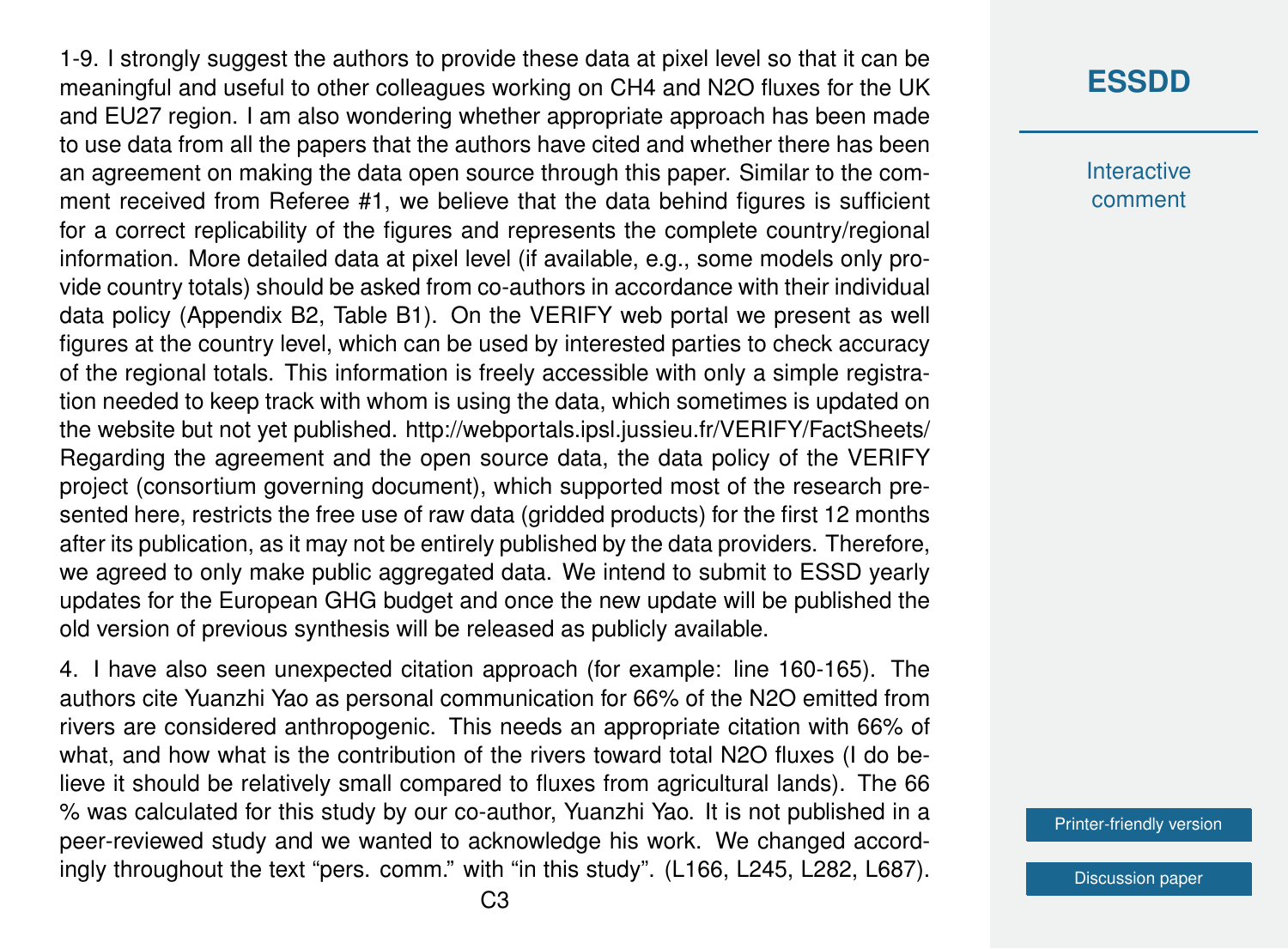On L281 we also completed the sentence as following (in bold): "Note that the estimates of Maavara et al. (2019) and Lauerwald et al. (2019) include anthropogenic emissions from N-fertilizer leaching accounting for 66% of the inland water emissions in EU27+UK. In 2016, emissions from rivers represent 2.2 % of the total UNFCCC NGHGI (2019) N2O emissions."

5. Uncertainty: I am still not convinced about how the uncertainty was assessed since the data came from different sources. For example, if the authors are using ecosystem models, is it appropriate to use the standard deviation to determine uncertainty in N2O and CH4 fluxes. I do believe that model uncertainty comes from parameter use, the model structure and uncertainty in input datasets. However, the authors have not tried to address this issue in the manuscript. We agree that BU and TD approaches differ as well as the way uncertainties are quantified. Therefore, for TD results we agreed to use a neutral approach and define as uncertainty the variability we've seen for the model ensembles, calculating the mean, and set the uncertainty range as the min/max values. For BU models and inventories, only EDGAR v5.0 provided us for 2015 with an uncertainty estimate which, for comparability purposes, was calculated with the same method (the error propagation method (95% confidence interval) according to IPCC (2006, chap. 3, Eq. 3.7).) as the UNFCCC NGHGIs. We refer to Petrescu et al., 2020 for the EDGAR uncertainty methodology calculation https://essd.copernicus.org/articles/12/961/2020/#section8

6. Tables: While there are many details on the datasets used to estimate N2O and CH4, there is no any tables that shows the emissions from different sector when these datasets are compiled together. I strongly suggest the authors to provide the topdown and bottom up N2O and CH4 fluxes in one table with different sources (agriculture, natural vegetation, wetlands etc). Yes, we added the two tables below to the Appendix B1 Overview tables: Table B1a, B1b. Table B1a: Comparison of CH4 results from the BU and TD methods for common periods: BU Anthropogenic 1990- 2015, BU and TD natural 2005-2011 and TD total 2006-2012 representing the com-

## **[ESSDD](https://essd.copernicus.org/preprints/)**

**Interactive** comment

[Printer-friendly version](https://essd.copernicus.org/preprints/essd-2020-367/essd-2020-367-AC2-print.pdf)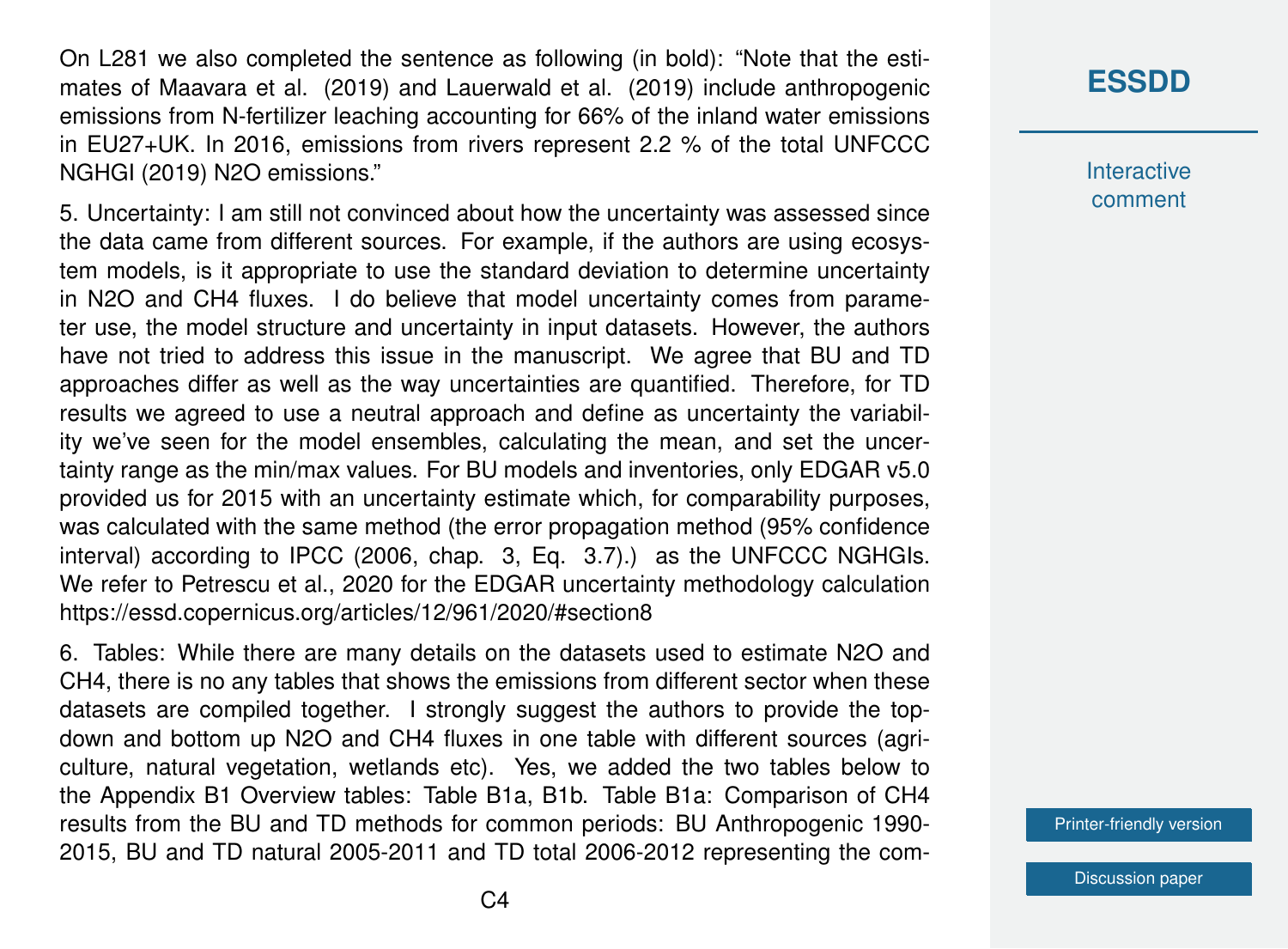mon period between all data sets and the last year available. All values are in kton CH4 per year. The UNFCCC NGHGI uncertainties represent the 95% confidence interval; uncertainty for EDGAR v5.0 was calculated for 2015 and the min/max values for all sectors are as following: Energy: 33/37, IPPU: 39/34, Agriculture: 18/18, Waste: 32/38; the uncertainty represents the 95 % confidence interval of a lognormal distribution. The other uncertainties represent the variability of the model ensembles (TD) and are the min and max of the averaged result over the time period. All values are rounded to the nearest 0.1 kton CH4 and therefore columns do not necessarily add up. Bottom-up EU27+UK CH4 emissions Sector Data source Mean flux CH4 (kton)\* BU Anthropogenic 1990-2013 2005-2011 2006-2012 2010-2016 Last available year\*\* Energy UNFCCC NGHGI 5262.6  $\pm$  1205.1 4022.6  $\pm$  920.2 3938.7  $\pm$  902 3641.2  $\pm$  833.8 3398.5  $\pm$  778.2 GAINS 4661.5 3336.5 3237.6 n.a. 2460.2 EDGAR v5.0 5438.4 (+2012.2; -1794.7) 4464.6 (+1651.9; -1473.3) 4401.7 (+1628.6; -1452.6) n.a. 4276.9 (+1582.4; -1411.4) IPPU UNFCCC NGHGI 69.6  $\pm$  18.3 70.3  $\pm$ 19 68.1  $\pm$  18.4 63.2  $\pm$  17.1 63.4 GAINS n.a. n.a. n.a. n.a. n.a. EDGAR v5.0 26.2 (+10.2; -8.9) 26.7 (+10.4; -9.1) 26.2 (+10.2; -8.9) n.a. 25.0 (+9.8; -8.5) Agriculture UNFCCC NGHGI 10284.3  $\pm$  998.8 9682.9  $\pm$  992 9622.1  $\pm$  985.3 9512.3  $\pm$  974.1 9671.9 ± 17.1 GAINS 10791.3 9730.9 9632.6 n.a. 9441.3 EDGAR v5.0 10816.4  $(\pm 1947)$  10165.7 ( $\pm 1829.8$ ) 10125.9 ( $\pm 1822.6$ ) n.a. 10178.5 ( $\pm 1832.1$ ) CAPRI 9915.3 9049.2 8975.9 n.a. 8834 FAOSTAT 10864.8 10067.5 9990.7 9814.4 9870.6 LULUCF UNFCCC NGHGI 278.5  $\pm$  136.5 245.1  $\pm$  118.3 244.7  $\pm$  120.0 227.1  $\pm$  111.3 320.6  $\pm$  157.1 Waste UNFCCC NGHGI 8010.7  $\pm$  1629.4 6735.9  $\pm$  1549.3 6483.5  $\pm$ 1491.2 5564.1 ± 1279.7 5018.7 ± 1154.3 GAINS 8364.8 7691.1 7562.91 n.a. 6546.3 EDGAR v5.0 8792.9 (+3341.3; -2813.7) 7717.7 (+2932.7; -2469.6) 7501.7 (+2850.6; -2400.5) n.a. 6103.6 (+2319.4; -1953.2) Total anthropogenic BU - UNFCCC NGHGI  $23905.7 \pm 2220.8 \cdot 20756.8 \pm 1928.3 \cdot 20357.2 \pm 1891.2 \cdot 19007.9 \pm 1765.8 \cdot 18473.1 \pm 1993.8 \cdot 1993.8 \cdot 1993.8 \cdot 1993.8 \cdot 1993.8 \cdot 1993.8 \cdot 1993.8 \cdot 1993.8 \cdot 1993.8 \cdot 1993.8 \cdot 1993.8 \cdot 1993.8 \cdot 1993.8 \cdot 1993.8 \cdot 1993.8 \cdot$ 1716.1 BU natural CH4 emissions JSBACH-HIMMELI peatlands n.a. 1446.4 1423.0 1442.0 1345.9 Lakes\_reservoires n.a. 2531.6 2531.6 n.a. 2531.6 Geological flux n.a. 1275.0 1275.0 1275.0 1275.0 TOTAL natural BU n.a. 5253 5229.6 2717 TD natu-

#### **[ESSDD](https://essd.copernicus.org/preprints/)**

**Interactive** comment

[Printer-friendly version](https://essd.copernicus.org/preprints/essd-2020-367/essd-2020-367-AC2-print.pdf)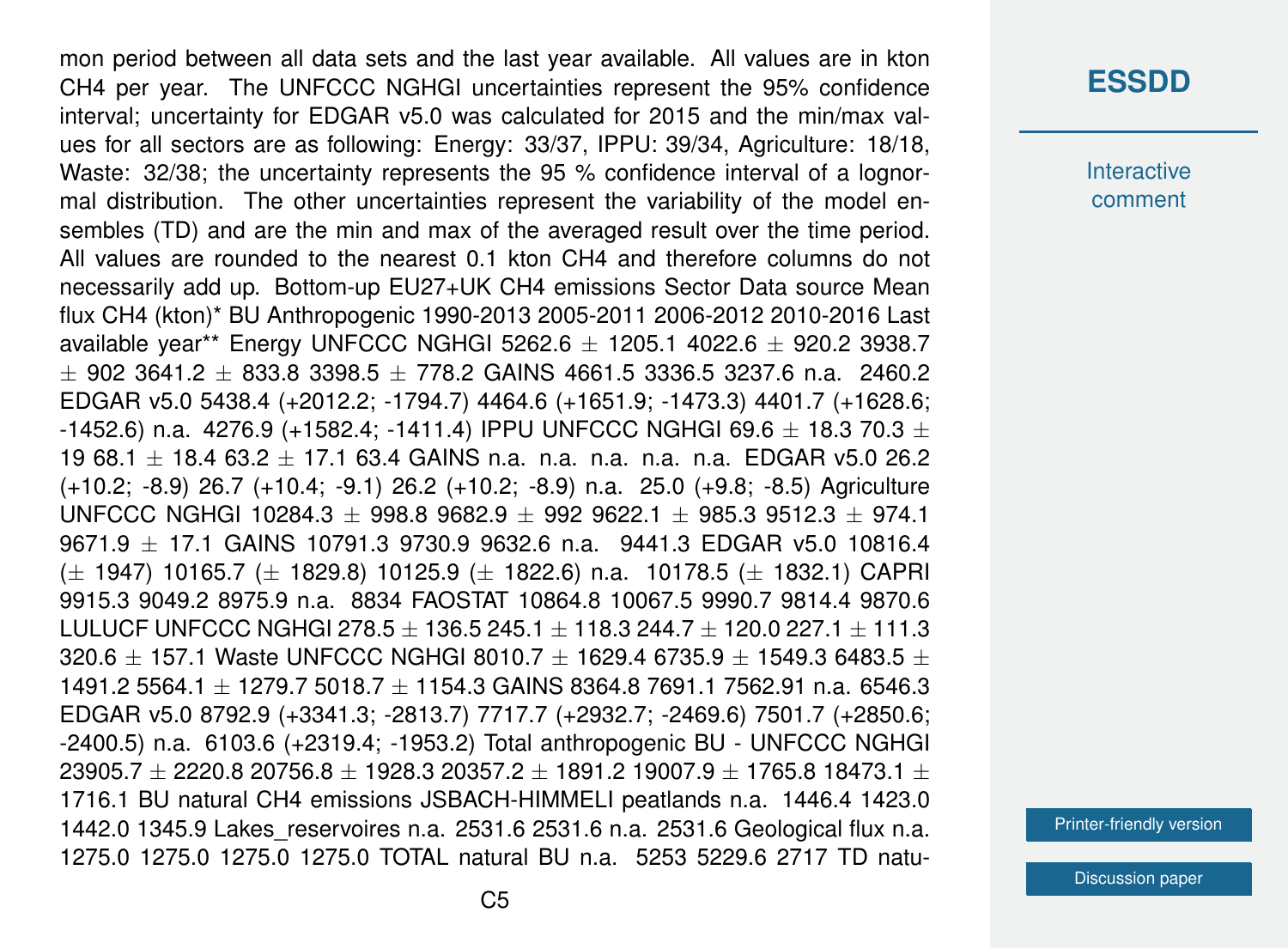ral CH4 emissions GCP-CH4 wetlands from inversions n.a. 1519 (+4649.1; -462) 1486.5 (+4825.4; -464.3) 1355.9 (+5188.2; -431.5) 1248.1 (+2608.5; -272) Top-down EU27+UK total CH4 emissions TD regional total FLEXPART - FLExKF-TM5-4DVAR n.a. 30486.8 30047.3 27062.3 24594.83 TM5-4DVAR n.a. 28770.7 29308.9 29431.5 29144.0 FLEXINVERT\_NILU n.a. 33190.6 32714.9 32434.1 31343.8 CTE-CH4 n.a. 32836.8 32213.3 30246.7 33483.5 InGOS inversions n.a. n.a. 29496 (+6115.4; - 1305.1) n.a. 27467.5 (+1913; -4857.4) TD global total Total SURF n.a. 24702.1 (+ 10174.7; -5083.2) 24308.5 (+9593.2; -4529.1) 23719.0 (+9195.4; -4605.7) 26175.7 (+4798.9; -6474)) Total GOSAT n.a. n.a. n.a. 22689.3 (+8190.9; -3240.3) 22651.4 (+8511.5; -10759.0) \*The three periods were chosen based on the availability of data. The common period between all data sets is 2006-2012. \*\*Last available year as following: UNFCCC NGHGI 2017, EDGAR v5.0 2015, GAINS 2015, CAPRI 2013, FAOSTAT 2017, JSBACH-HIMMELI 2017, Lakes reservoires 2011, geological (one value for 2005-2017), GCP-CH4 natural wetlands partition from TD 2015, FLEXPART - FLExKF-TM5-4DVAR 2017, FLEXINVERT\_NILU 2017, CTE-CH4 2017, InGOS 2012, GCP ensemble total 2017, total SURF 2017, total GOSAT 2017. For details on model estimates and yearly values please download the data behind the figures on Zenodo https://doi.org/10.5281/zenodo.4590875

Table B1b: Comparison of N2O results from the BU and TD methods for different periods: BU Anthropogenic 1990-2015, TS total 2005-2014 and the common period between all data sets 2010-2014 and the last year available. All values are in kton N2O per year. The UNFCCC NGHGI uncertainties represent the 95% confidence interval; uncertainty for EDGAR v5.0 was calculated for 2015 and the min/max values for all sectors are as following: Energy: 12/250, IPPU: 13/19, Agriculture: 74/191, Waste: 63/166; the uncertainty represents the 95 % confidence interval of a lognormal distribution. The other uncertainties represent the variability of the model ensembles (TD) and are the min and max of the averaged result over the time period. All values are rounded to the nearest 0.1 kton N2O and therefore columns do not necessarily add up. Bottom-up EU27+UK N2O emissions Sector Data source Mean flux

### **[ESSDD](https://essd.copernicus.org/preprints/)**

**Interactive** comment

[Printer-friendly version](https://essd.copernicus.org/preprints/essd-2020-367/essd-2020-367-AC2-print.pdf)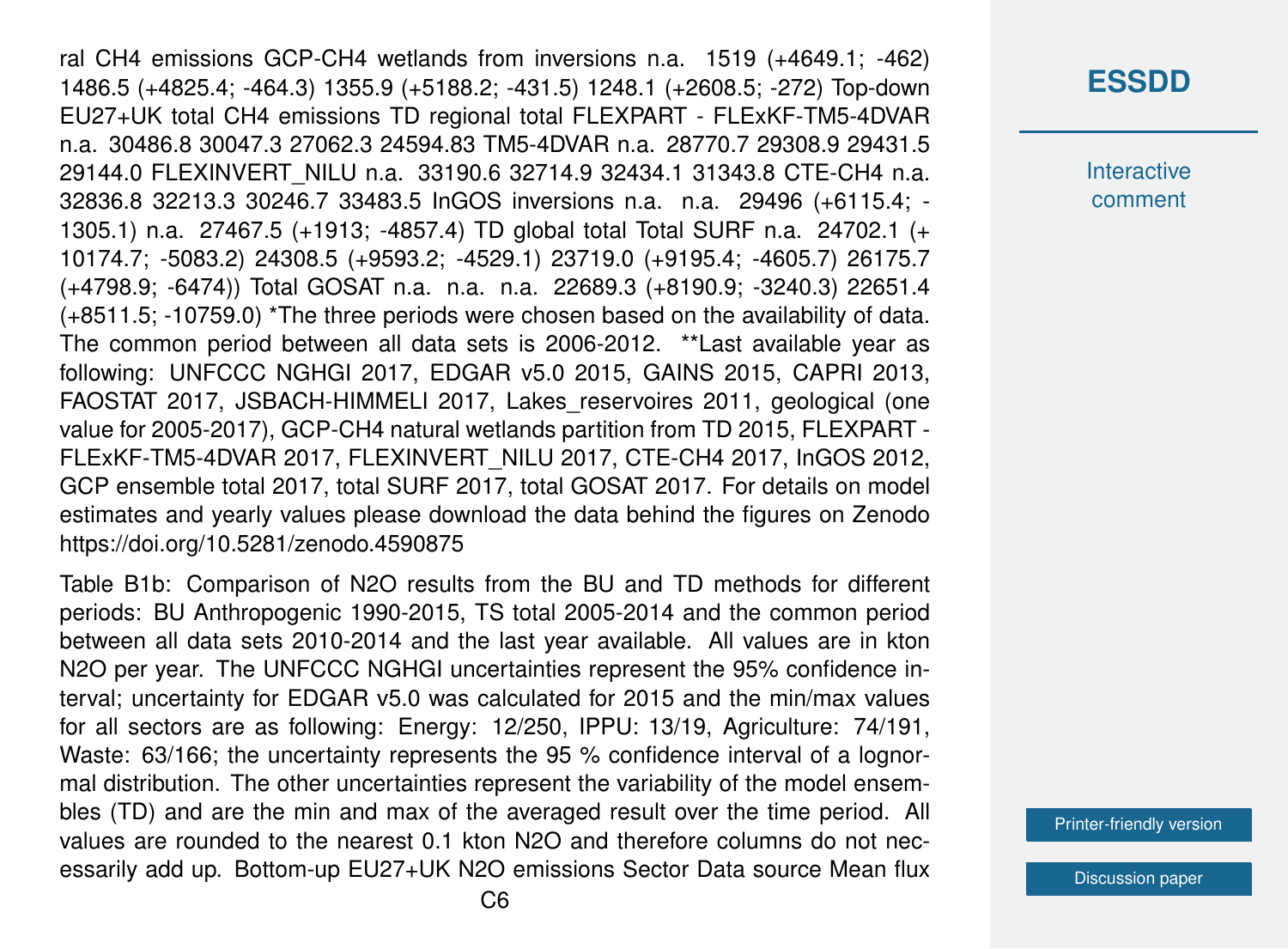N2O (kton)\* BU Anthropogenic 1990-2013 2005-2014 Last year available\*\* Energy UNFCCC NGHGI 102.6 + 24.1 99.0 + 23.2 97.9 + 23.0 GAINS\*\*\* 85.3 100.1 97.7 EDGAR v5.0 90.3 (+225.75; -10.8) 86.1 (+215.3; -10.3) 77.9 (+194.8; -9.3) IPPU UN-FCCC NGHGI 231.5  $\pm$  37.1 103.1  $\pm$ 16.5 37.1  $\pm$  5.9 GAINS 259.9 147.8 69.5 EDGAR v5.0 234.5 (+44.5; -30.5) 155.7 (+29.6 ; -20.2) 141.7 (+26.9; -18.4) Agriculture\*\*\*\* UN-FCCC NGHGI 636.4  $\pm$  636.4 603.7  $\pm$  603.7 627.7  $\pm$  627.7 GAINS 704.7 665.7 669.8 EDGAR v5.0 612.3 (+1169.5; -453.1) 578.0 (+1104; -427.7) 587.7 (+1122.5; -434.9) CAPRI 637.9 n.a. 639.1 FAOSTAT 689.7 653.8 670.1 ECOSSE 429.0 425.6 386.0 DayCent^ n.a.  $643.9 \pm 60.0$   $643.9 \pm 60.0$  LULUCF UNFCCC NGHGI  $60.7 \pm 29.7$   $64.9$  $\pm$  31.8 61.2  $\pm$  30.0 Waste\*\*\*\* UNFCCC NGHGI 32.1  $\pm$  32.1 34.0  $\pm$  34.0 35.2  $\pm$  35.2 GAINS 61.6 63.3 68.4 EDGAR v5.0 49.0 (+81.3; -30.9) 58.1 (+96.4; -36.6) 59.7 (+99.1; -37.6) Total BU anthropogenic UNFCCC NGHGI 1063.3  $\pm$  853.6 904.7  $\pm$  726.2 859.2  $\pm$  689.7 BU natural N2O emissions Lakes, rivers, reservoirs n.a. 2.7 2.7 Top-down EU27+UK total N2O emissions TD total (2005-2014) MACTM-JAMSTEC (global) n.a. 1535.7 1577.3 PYVAR\_NILU (global) n.a. 1024.2 1401.6 TOMCAT\_LEEDS (global) n.a. 1369.7 1411.0 FLEXINVERT\_NILU (regional) n.a. 1541.7 1228.5 Total TD min and max n.a. 1362.9 (+181.2; -340.3) n.a. \*The three periods were chosen based on the availability of data. The common period between all data sets is 2010-2014. \*\*Last available year as following: UNFCCC NGHGI (2019) 2017, EDGAR v5.0 2015, GAINS 2015, CAPRI 2013, FAOSTAT 2017, ECOSSE 2018, DayCent average 2011- 2015, Lakes\_rivers\_reservoires (one value 2010-2014), FLEXINVERT\_NILU 2017, TOMCAT\_LEEDS 2014, PYVAR\_NILU 2017, MACTM-JAMSTEC 2016. For details on model estimates and yearly values please download the data behind the figures on Zenodo https://doi.org/10.5281/zenodo.4590875 \*\*\*GAINS reports one value for every five years \*\*\*\*UNFCCC uncertainties for Agriculture and Waste were capped at 100%, but the actual reported values are much higher: 626% for Waste and 107 % for Agriculture. ˆDayCent 2011-2015

7. Table 1,2 and 3 all can go in supplementary material. These tables are just taking too much space in the manuscript and given that Table 3 is adopted from some other

## **[ESSDD](https://essd.copernicus.org/preprints/)**

**Interactive** comment

[Printer-friendly version](https://essd.copernicus.org/preprints/essd-2020-367/essd-2020-367-AC2-print.pdf)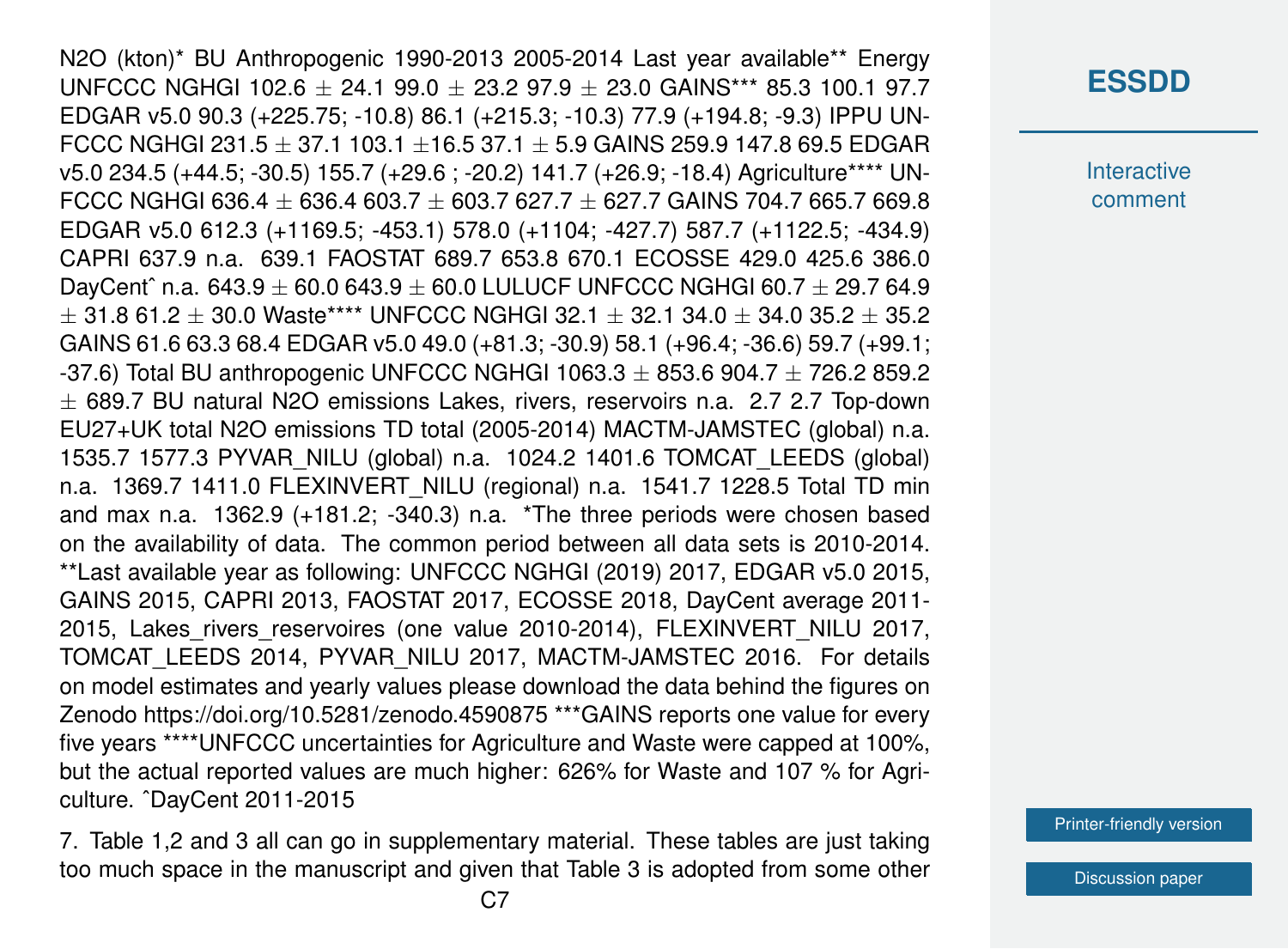paper, I do not think it should be in the main content. Thank you for your comment. We would like to keep these tables in the text as there are many data sets and we believe these tables offer from the beginning of the paper a good overview on data availability, periods covered and references. Table 3 indeed is an updated version from Petrescu et al 2020 AFOLU paper, and relates to the discussion on N2O; we moved it into Appendix B1, Table B1c.

8. Seasonal flux estimates: Currently, the manuscript estimates CH4 and N2O fluxes at annual time scale and completely ignore the fact that understanding seasonal dynamics of these fluxes are important and useful for climate mitigation efforts. At least, there should be an acknowledgement on why seasonal fluxes were not estimated.

The seasonality discussion is a very important point in estimating correctly the CH4 and N2O emissions, both anthropogenic and natural. This paper in its core is a comparison of scientific data with UNFCCC national submissions. Unfortunately, the latter does not take into account any seasonality from emissions, and we agree that in climate mitigation efforts these should be indeed taken up and sent as a message to the national inventory agencies for further improvement of their reporting. As NGHGIs follows the IPCC guidelines and apply consistently low-tier methods to estimating emissions and uncertainties for all countries, there is a long journey needed for such a change to happen, but we hope that this sort of synthesis will increase awareness in both scientific and political communities. Inventories like EDGAR or FAOSTAT do not account for seasonal changes. We will take on board this comment and aim to include in the next synthesis the seasonality simulated by some process models. We included in the conclusion (L769) a statement on acknowledging the importance of estimating seasonal fluxes, as follows. "Additionally, we advocate the need of analyzing the seasonality of emissions, which are of great importance for CH4 (wetland emission estimates have large uncertainties and show large variability in the spatial (seasonal) distribution ) and N2O (agriculture fertilizer application). This information is largely included in the prior flux estimates for TD approaches but not included in the reported IPCC guidelines. In

## **[ESSDD](https://essd.copernicus.org/preprints/)**

**Interactive** comment

[Printer-friendly version](https://essd.copernicus.org/preprints/essd-2020-367/essd-2020-367-AC2-print.pdf)